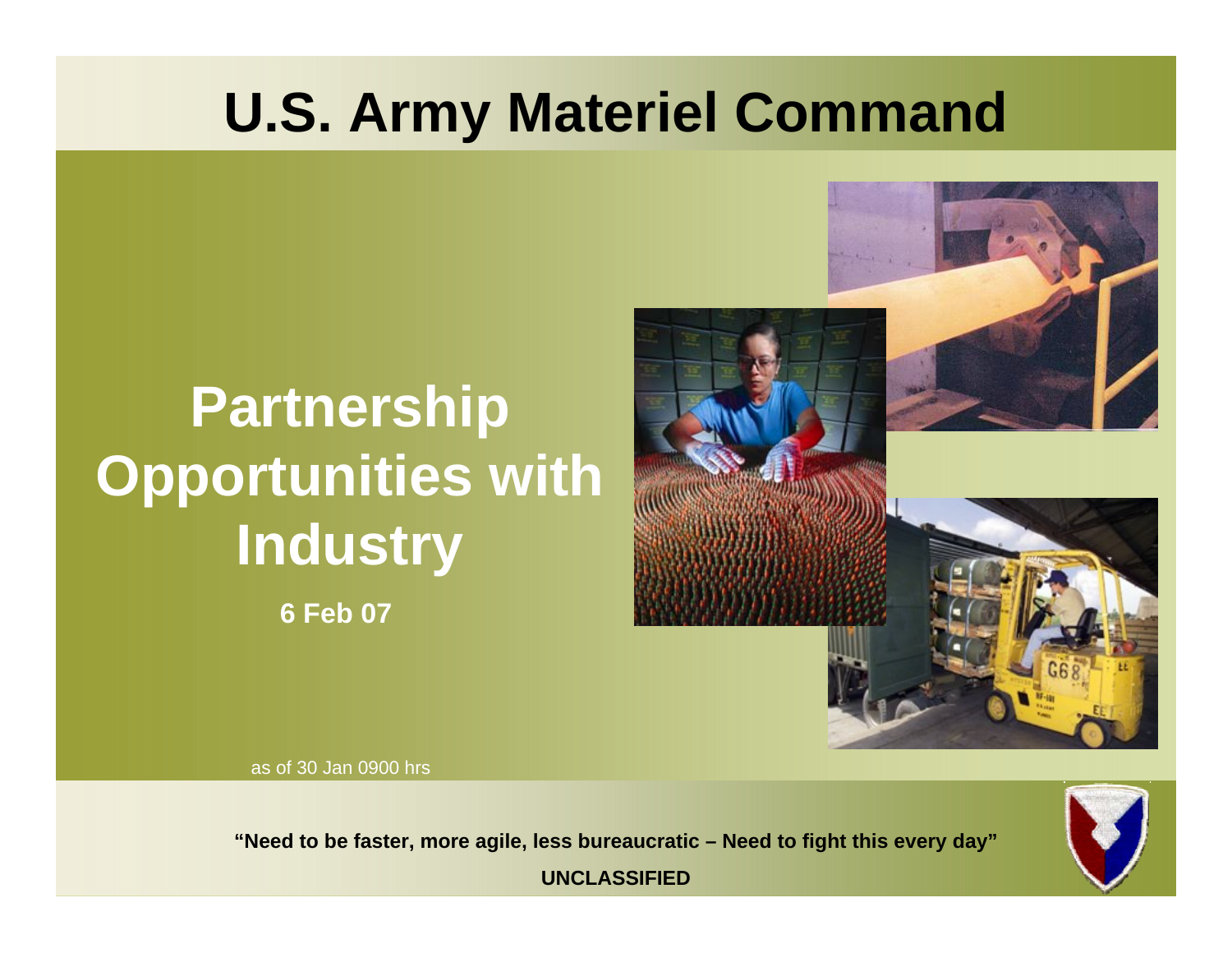

### What is a Partnership?

- ❖ Agreement between an Army facility and one or more private industry entities to perform work or utilize the Army's facilities and equipment.
- ❖ Includes one or more of the following:
	- $\checkmark$  Use of public sector facilities, equipment and employees to perform work for public or private sector.
	- $\checkmark$  Work sharing arrangements.

**"Need to be faster, more agile, less bureaucratic – Need to fight this every day"**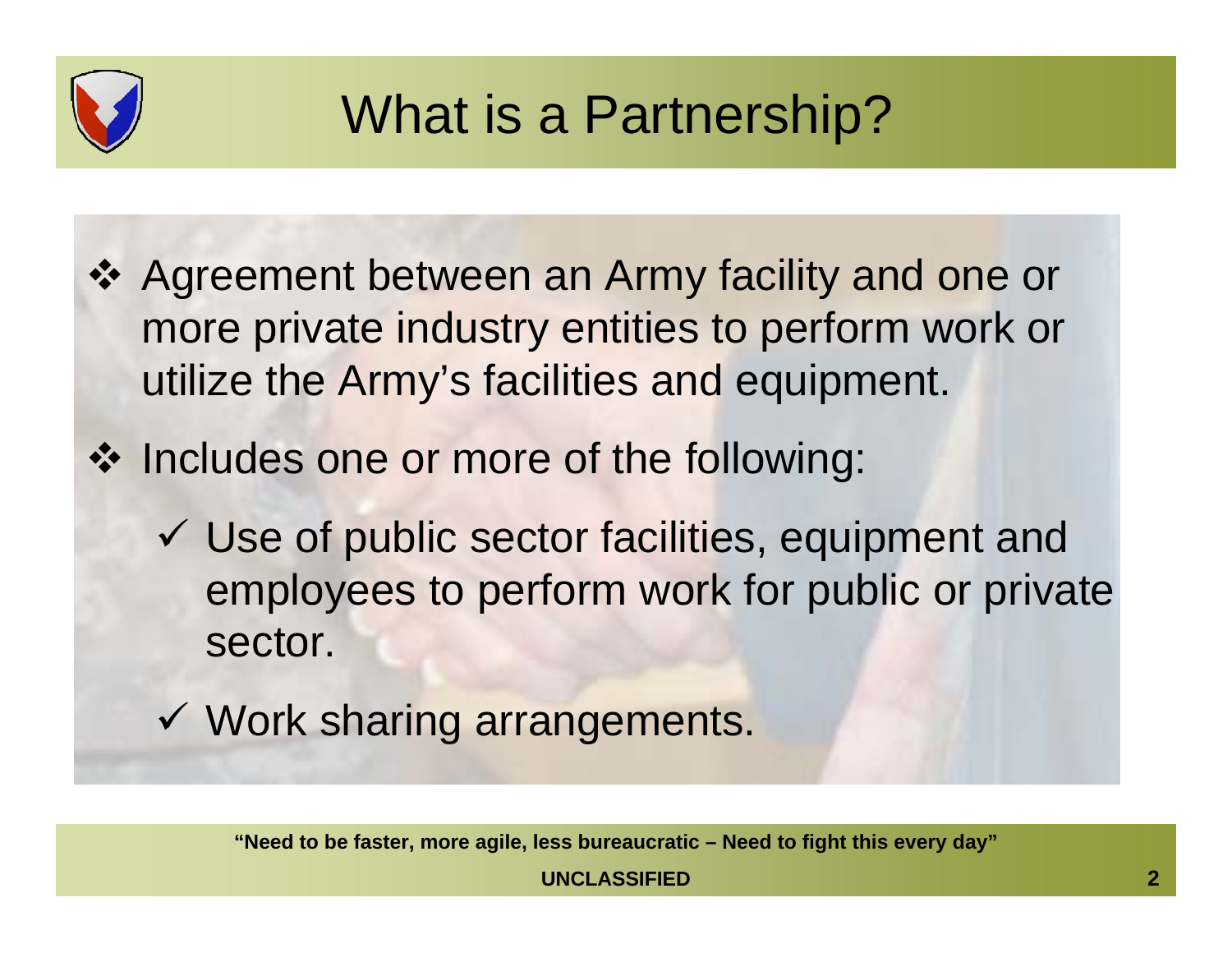

### **Partnerships**



### **Industry Government**









### **Mutually Beneficial Relationships**

**"Need to be faster, more agile, less bureaucratic – Need to fight this every day"**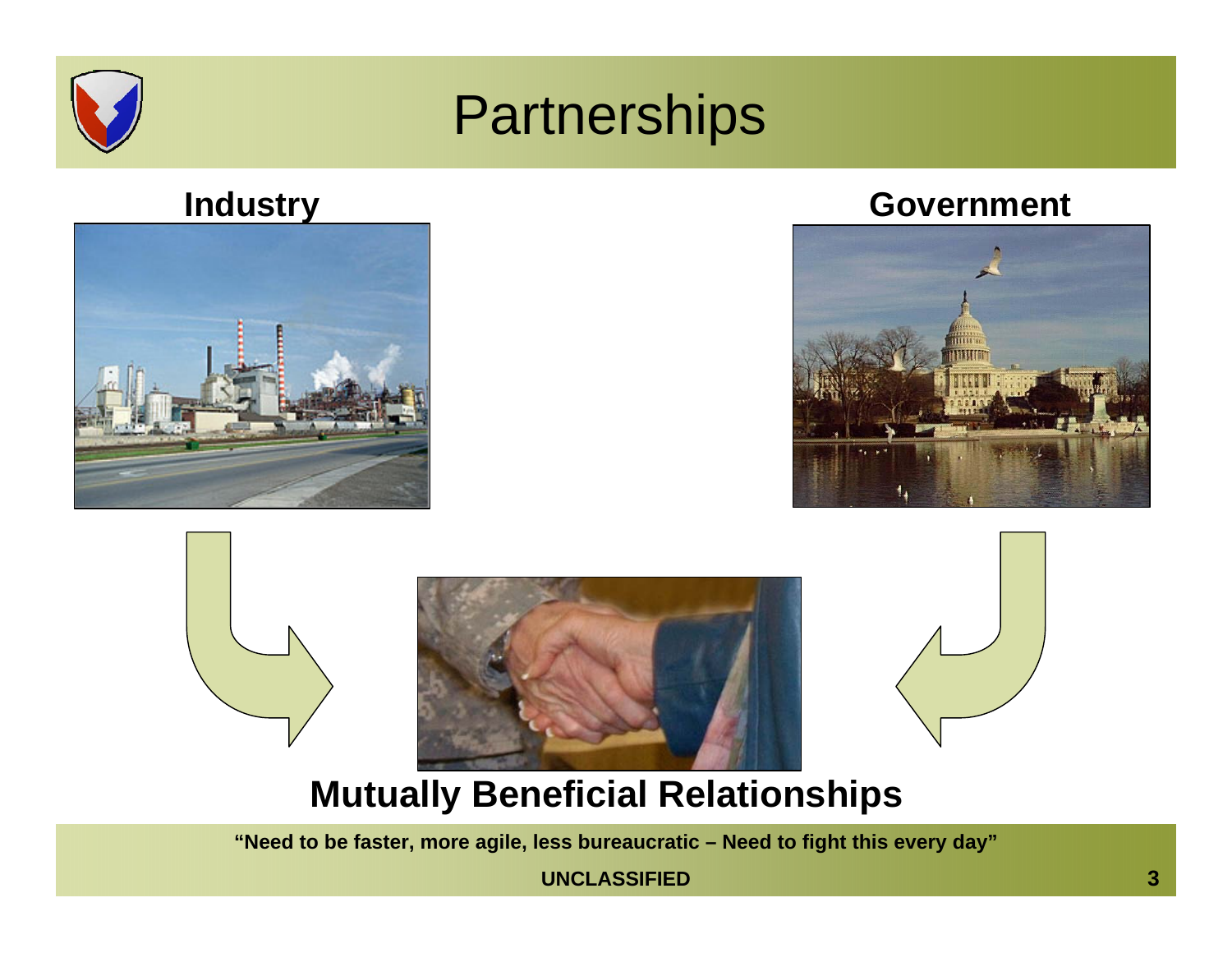

- Access to advanced-technology equipment/ facilities.
- **\*** Potential use of hard-to-receive hazardous waste permits.
- ❖ Leverage long-term use agreements.
- **❖ Reduce investment costs**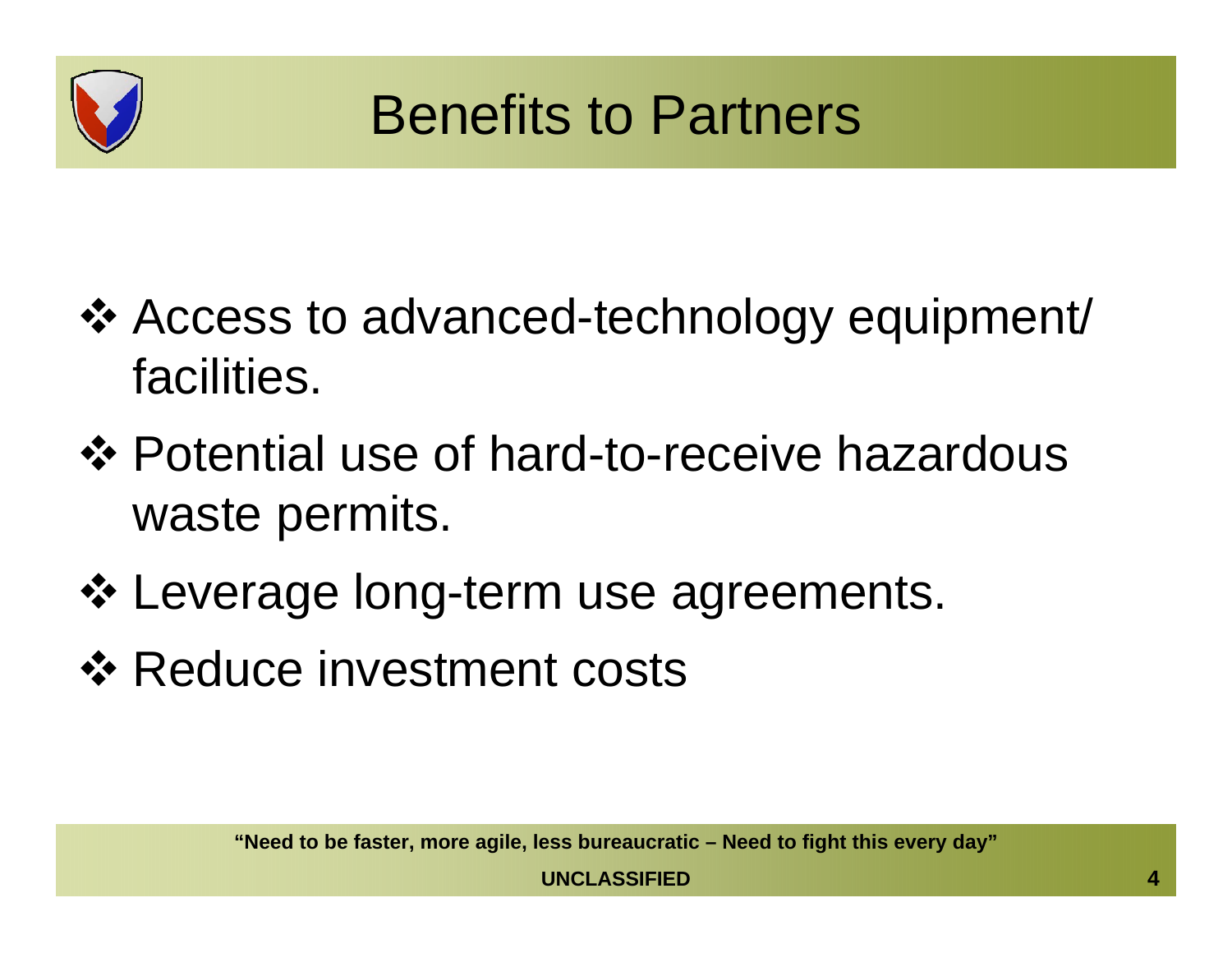

### Armament Retooling and Manufacturing Support (ARMS) Program

**Goals:** Provide for commercial use of Army facilities and equipment to:

- $\checkmark$  Sustain Army manufacturing capability for Armed Services national security requirements.
- $\checkmark$  Reduce ownership, facility operations and maintenance costs.
- $\checkmark$  Reduce product costs.
- $\checkmark$  Accelerate private sector economic growth, employment and investment.

| <b>ARMS Funding Profile FY08-13 (\$Ms), PAA Activity 2</b> |             |             |             |             |             |  |  |  |
|------------------------------------------------------------|-------------|-------------|-------------|-------------|-------------|--|--|--|
| <b>FY08</b>                                                | <b>FY09</b> | <b>FY10</b> | <b>FY11</b> | <b>FY12</b> | <b>FY13</b> |  |  |  |
| 2.9444                                                     | 3.014       | 3.137       | 3.181       | 3.251       | 3.322       |  |  |  |



**"Need to be faster, more agile, less bureaucratic – Need to fight this every day"**

**UNCLASSIFIED5**

### **ARMS Team**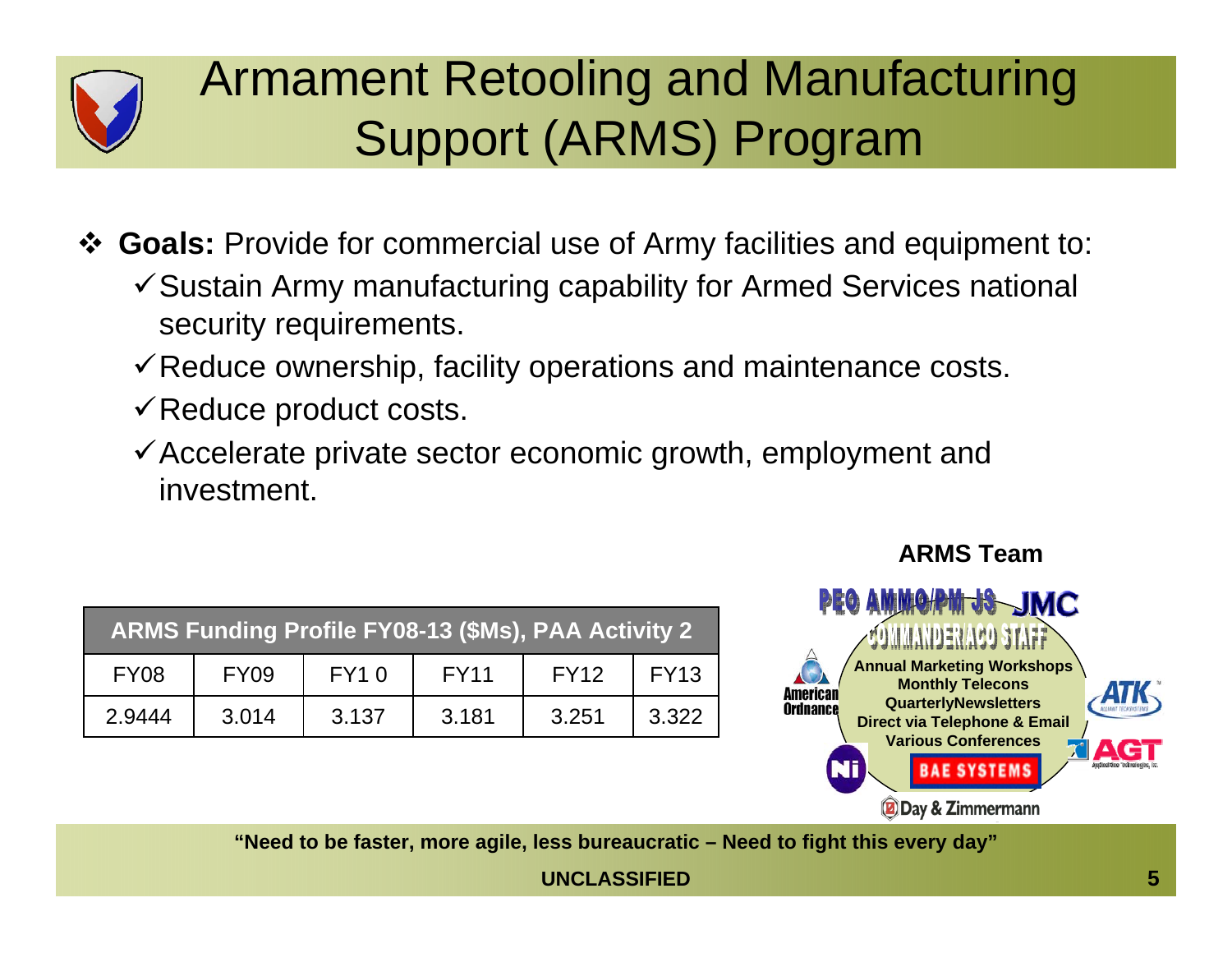

### ARMS Program



**"Need to be faster, more agile, less bureaucratic – Need to fight this every day"**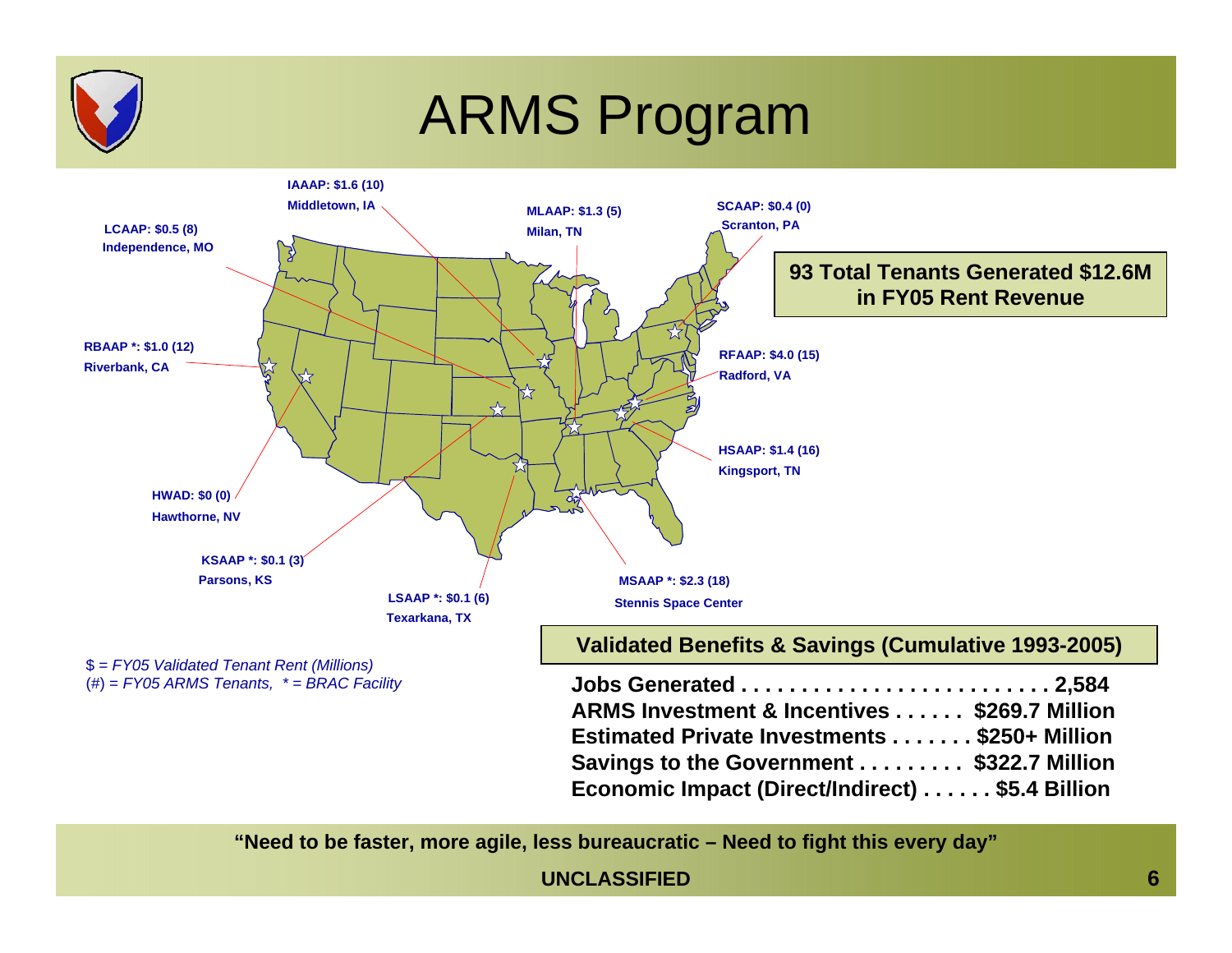

### The AMC Enterprise



**"Need to be faster, more agile, less bureaucratic – Need to fight this every day"**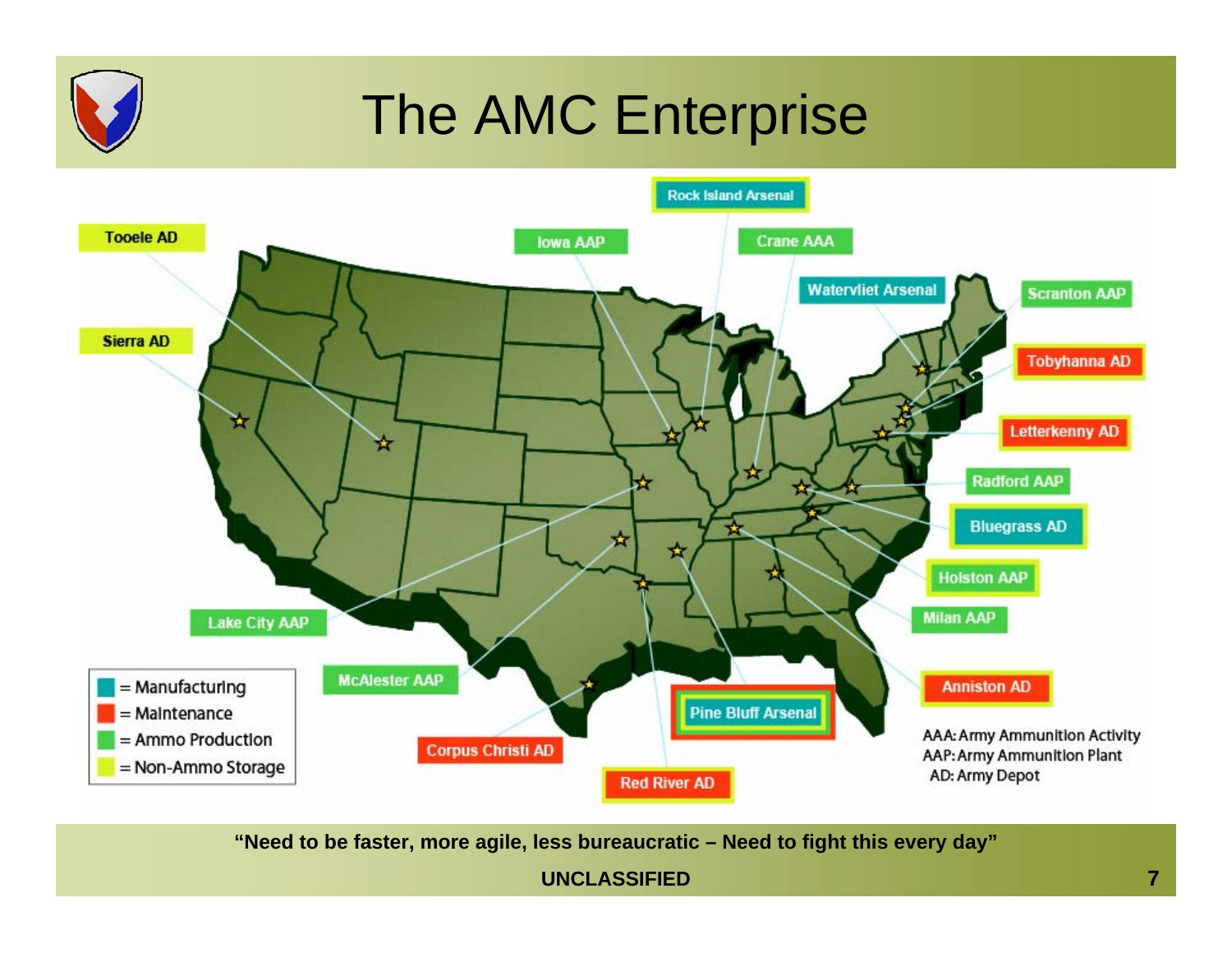

## What's Available

#### $\ddot{\cdot}$ **Facilities:**

- $V$  Warehouses
- $\checkmark$  Manufacturing/repair facilities
- $\checkmark$  Ranges (firing & test)
- $\checkmark$  Secure locations
- **Equipment (specialized equipment and tooling):**
	- $\checkmark$  Foundry and rotary forge
	- $\checkmark$  Seven axis machining centers
	- $\checkmark$  Guided boring of thick wall cylinders
	- $\checkmark$  Tool, die & gage development/production

### **Trained workforce**

- $\checkmark$ Competent & competitive
- $\checkmark$ LEAN Six Sigma experience

**"Need to be faster, more agile, less bureaucratic – Need to fight this every day"**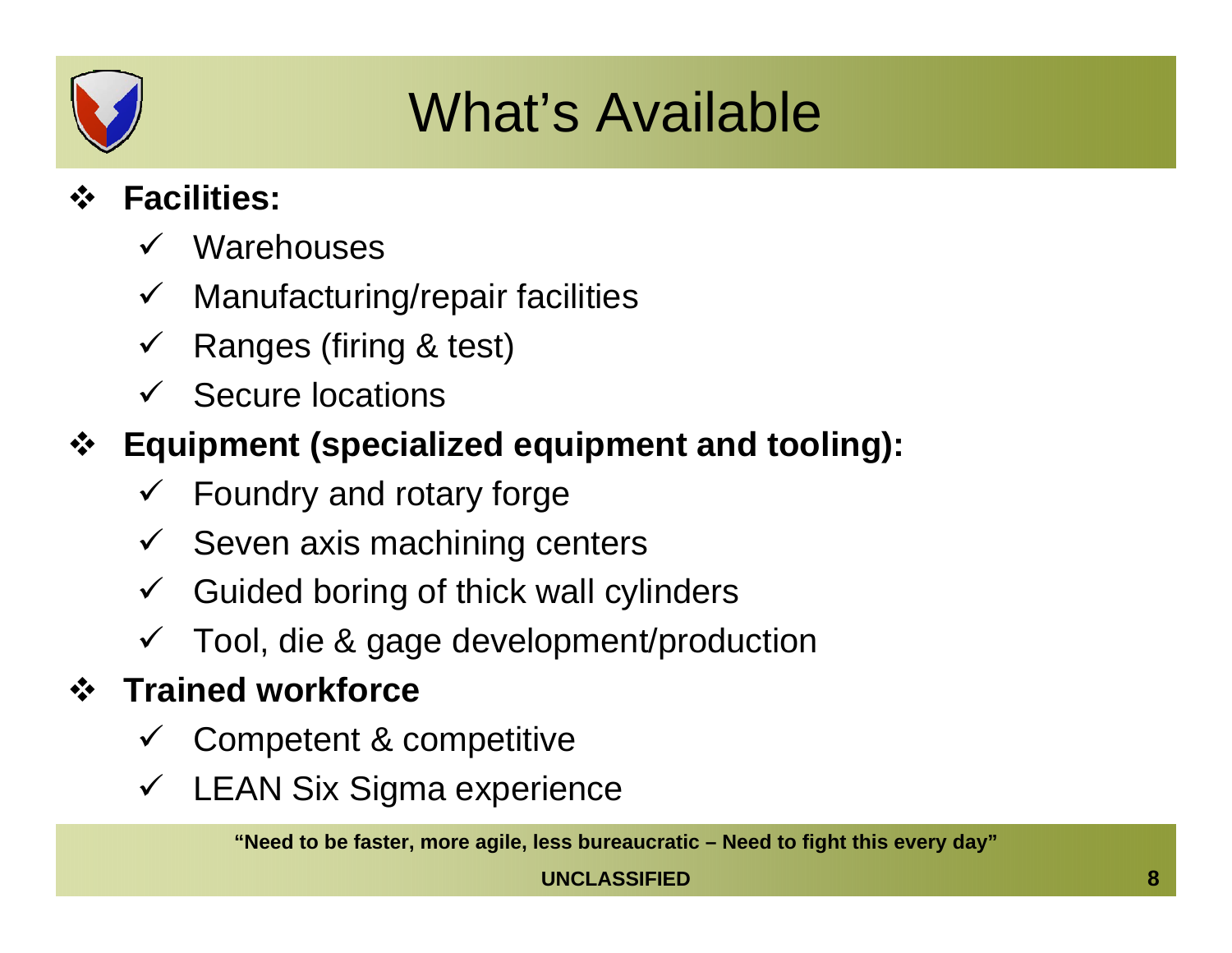

## Enterprise Capabilities

- Overhaul/repair/remanufacture
	- $\checkmark$  Ground vehicles & helicopters (including components)
	- $\checkmark$  Radios, radars & other electronic items
- ❖ Product design, development, engineering & fabrication
- ❖ Heavy and light machining
- ❖ Heat treatment, plating & finishes
- Wood pallet manufacturing
- Explosive and propellant production
- Chemical/Biological protective equipment repair/rebuild



**"Need to be faster, more agile, less bureaucratic – Need to fight this every day"**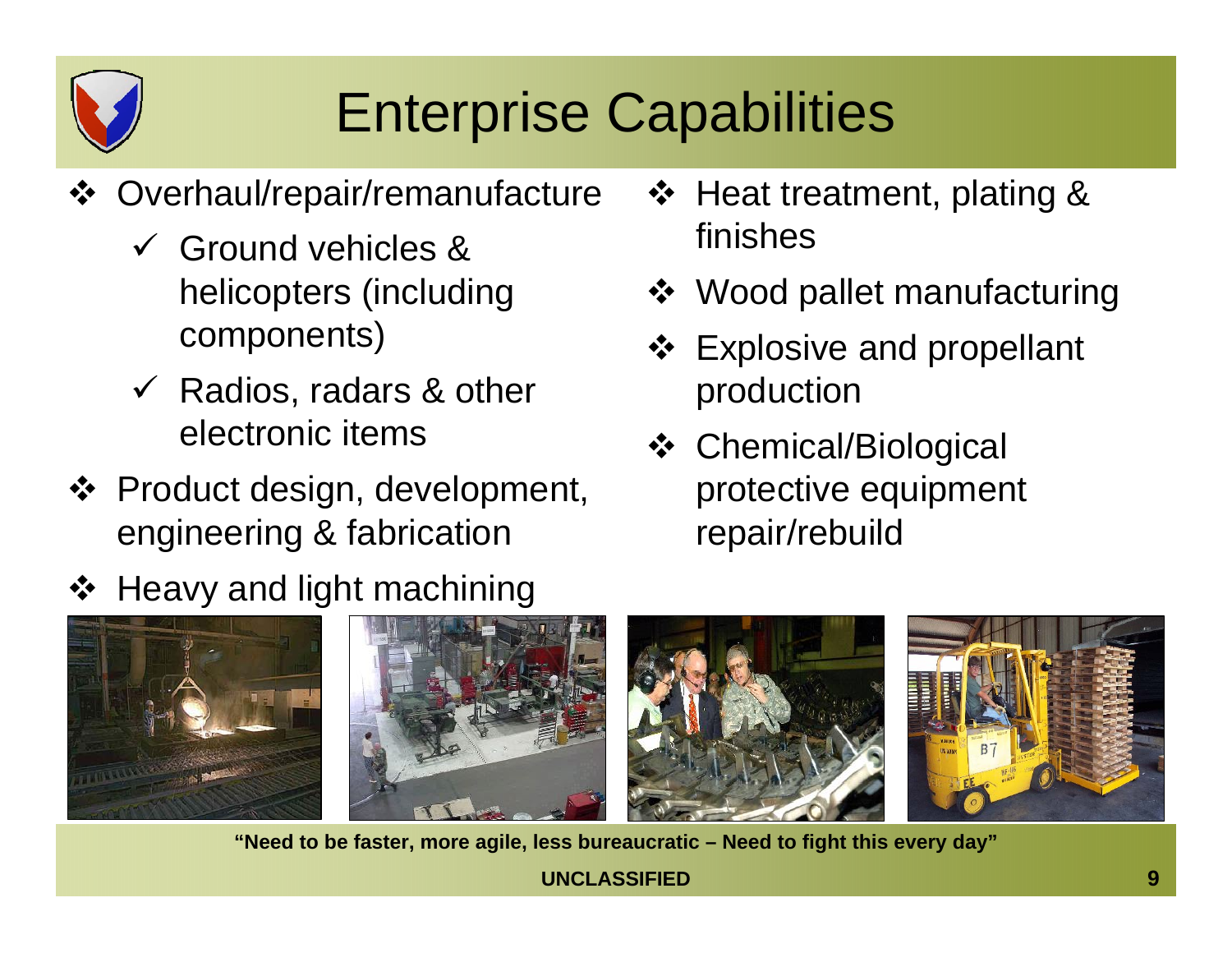

### Non-Traditional Partnership Examples

| <b>Pine Bluff</b><br><b>Arsenal</b> | <b>McAlester Army</b><br><b>Ammunition</b><br><b>Plant</b> | <b>Milan Army</b><br><b>Ammunition</b><br><b>Plant</b> | <b>Bluegrass Army</b><br><b>Depot</b>                    |
|-------------------------------------|------------------------------------------------------------|--------------------------------------------------------|----------------------------------------------------------|
| <b>Railcar Storage</b>              | <b>Wood Pallet</b><br><b>Manufacturing</b>                 | <b>Commercial</b><br><b>Plant Nursery</b>              | Logging,<br><b>Forestry and</b><br><b>Cattle Grazing</b> |
|                                     |                                                            |                                                        |                                                          |

**"Need to be faster, more agile, less bureaucratic – Need to fight this every day"**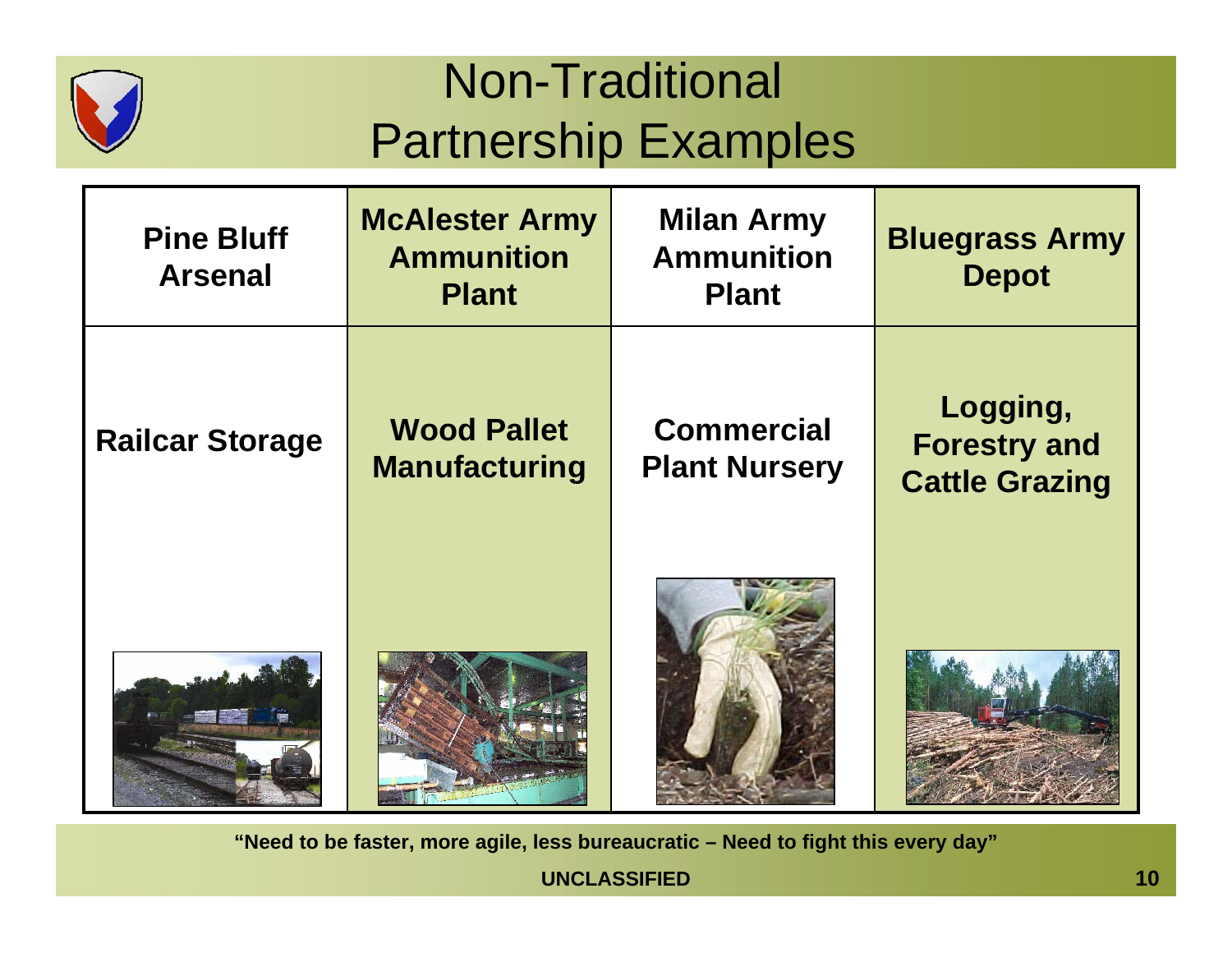

## Partnership Examples

| Tobyhanna<br><b>Army Depot</b> | <b>Red River</b><br><b>Army Depot</b> | Letterkenny<br><b>Army Depot</b> | <b>Anniston</b><br><b>Army Depot</b> |
|--------------------------------|---------------------------------------|----------------------------------|--------------------------------------|
| <b>AAI Corp</b>                | <b>Armor Holdings</b>                 | <b>Lockheed Martin</b>           | <b>General</b><br><b>Dynamics</b>    |
| <b>Shadow</b><br><b>UAV</b>    | <b>FMTV</b>                           | <b>TADS/PNVS</b>                 | <b>M1 Abrams</b><br><b>Stryker</b>   |
|                                |                                       |                                  |                                      |

**"Need to be faster, more agile, less bureaucratic – Need to fight this every day"**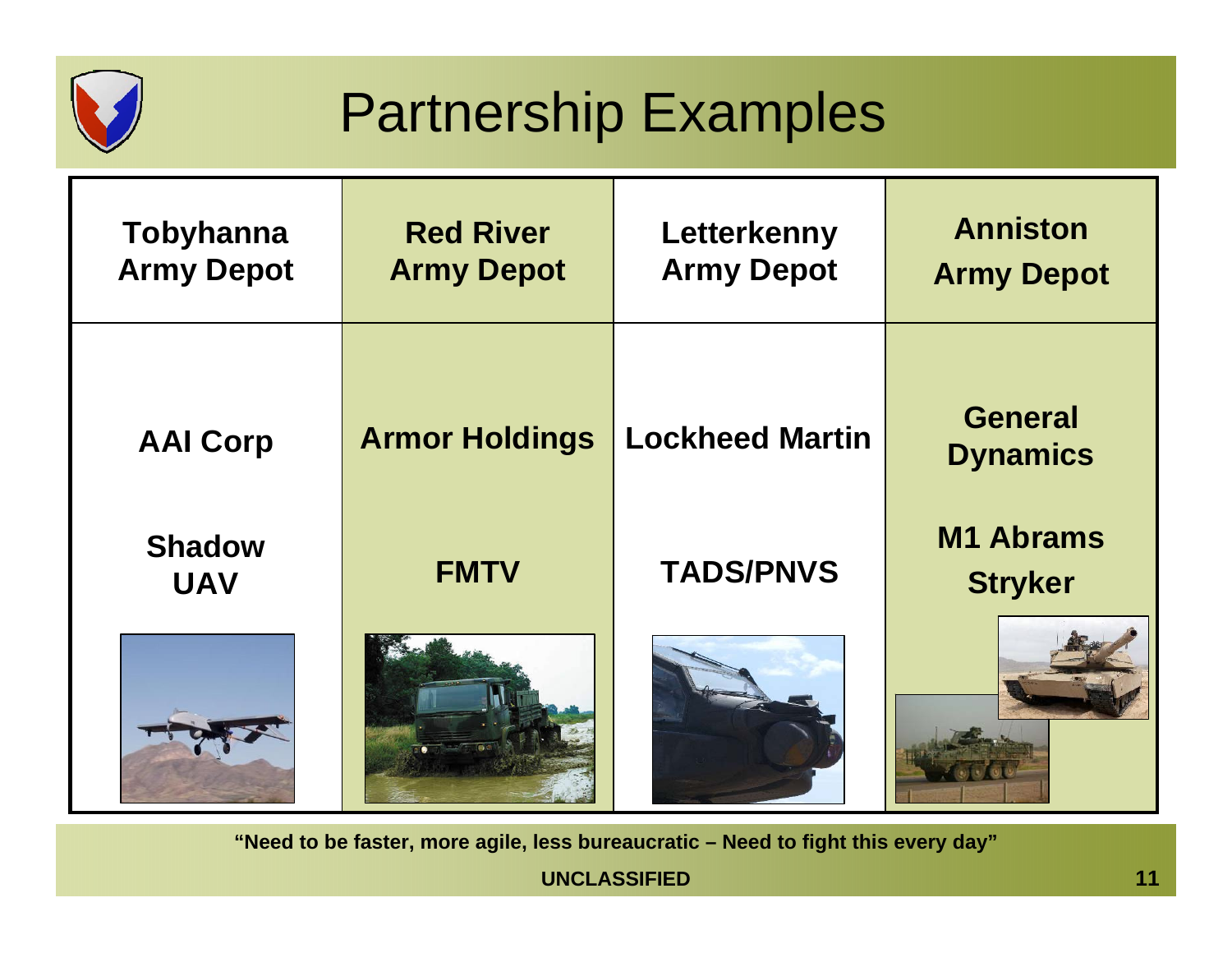

## **Challenge**

- ❖ How can Army create greater opportunities to partner with industry?
	- $\checkmark$  Right laws?
	- $\checkmark$  Right regulations?
	- $\checkmark$  Right policies?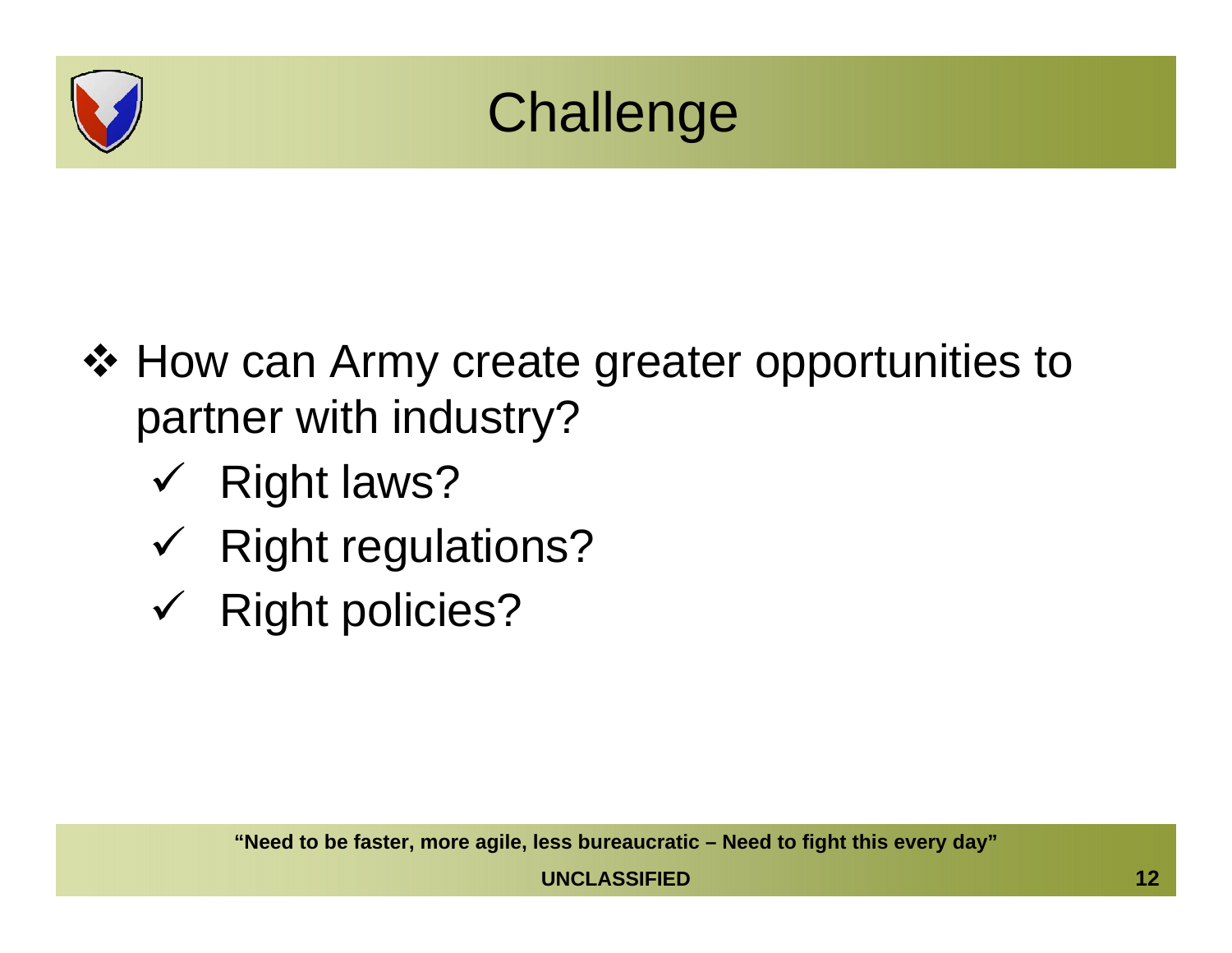

# **Back Up**

**"Need to be faster, more agile, less bureaucratic – Need to fight this every day"**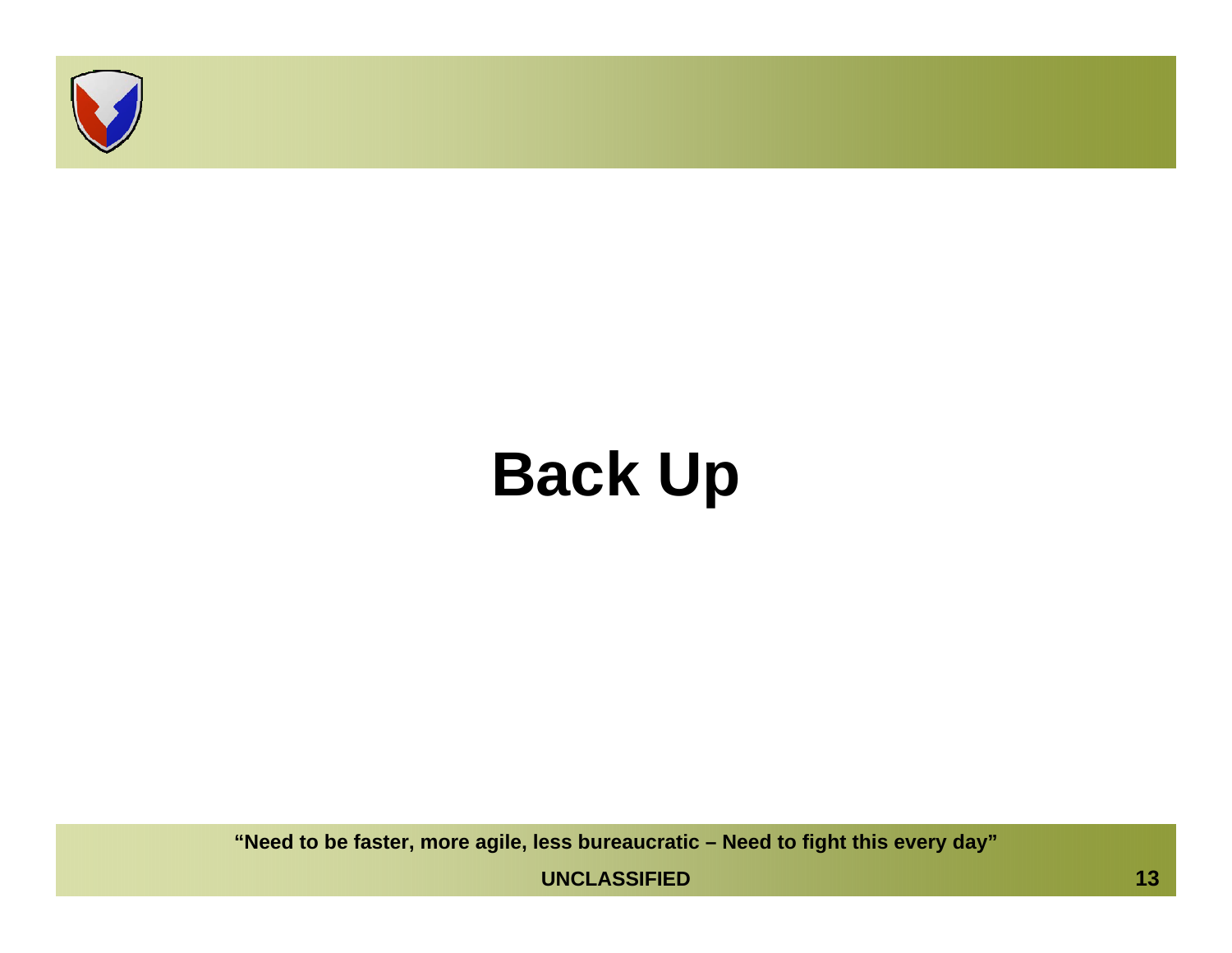

## Statutory Authorities

**Sale of Articles and Services to Persons** 

**Outside DOD**

**10 USC 2208(h)**

**10 USC 2539b**

**10 USC 4543**

**22 USC 2770**

**10 USC 4544**

#### **General Statutory Authority**

**10 USC 4544: Army industrial facilities: cooperative activities with non-Army entities**

**Reutilization of Army Manufacturing Plants**

**10 USC 4551-4555:**

**Armament Retooling and Manufacturing Support (ARMS) Initiative**

**PL 106-398:**

**Arsenal Support Program Initiative (ASPI)**

**15 USC 3710a:**

**Cooperative Research and Development Agreements**

**"Need to be faster, more agile, less bureaucratic – Need to fight this every day"**

**UNCLASSIFIED**

**Participate in Public Competitions 10 USC 2208j 10 USC 2470Section 8026 PL 109-28910 USC 4544**

> **Lease or Use Army Property**

> > **10 USC 2667**

**10 USC 2474**

**10 USC 4544**

**FAR Subpart 45.3**

**14**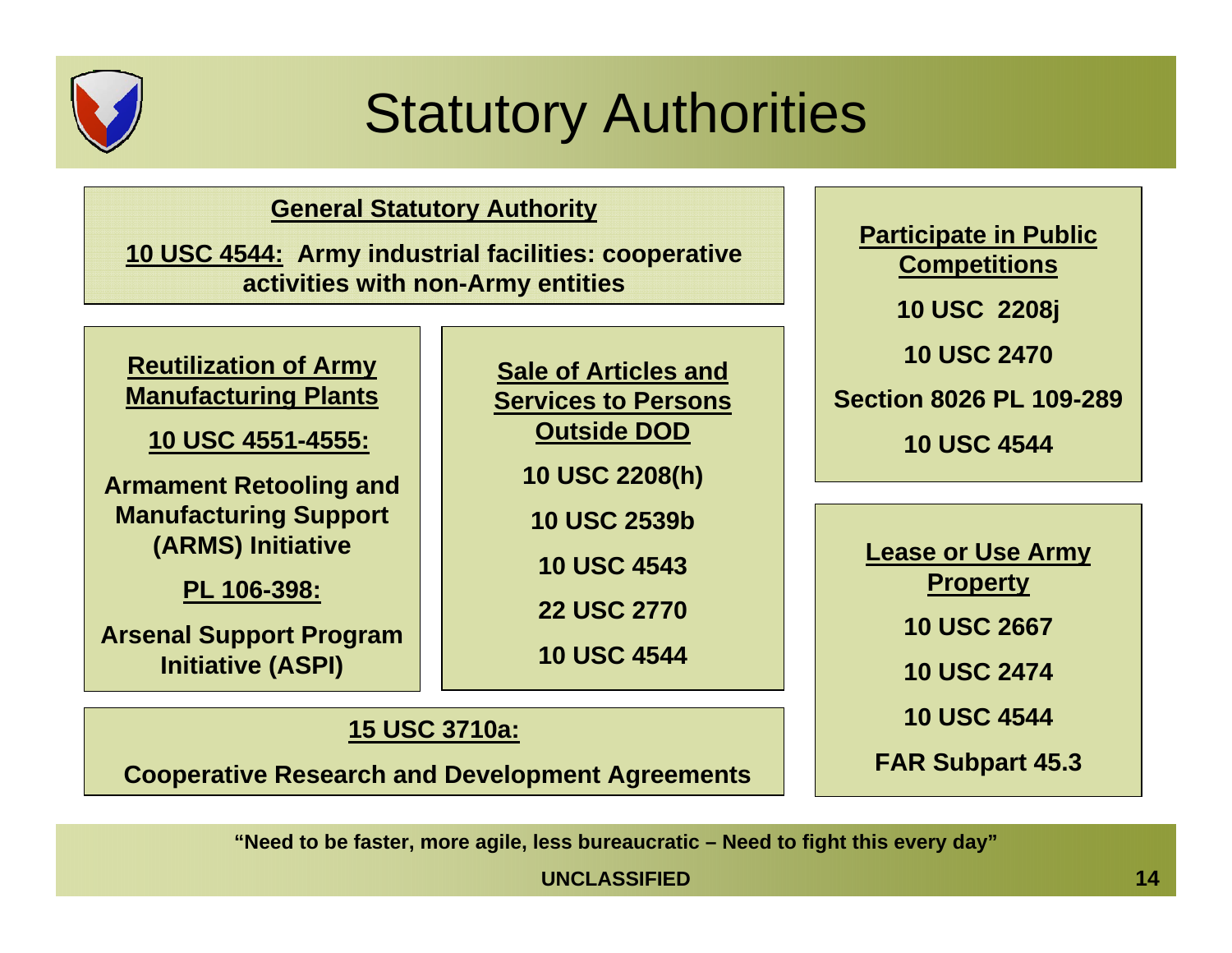

#### **ARMS Savings and Investments, by Fiscal Year**



Since its inception in FY 1993, the ARMS Program has saved the Government \$322.7M, with investments in the amount of \$269.7M.

**"Need to be faster, more agile, less bureaucratic – Need to fight this every day"**